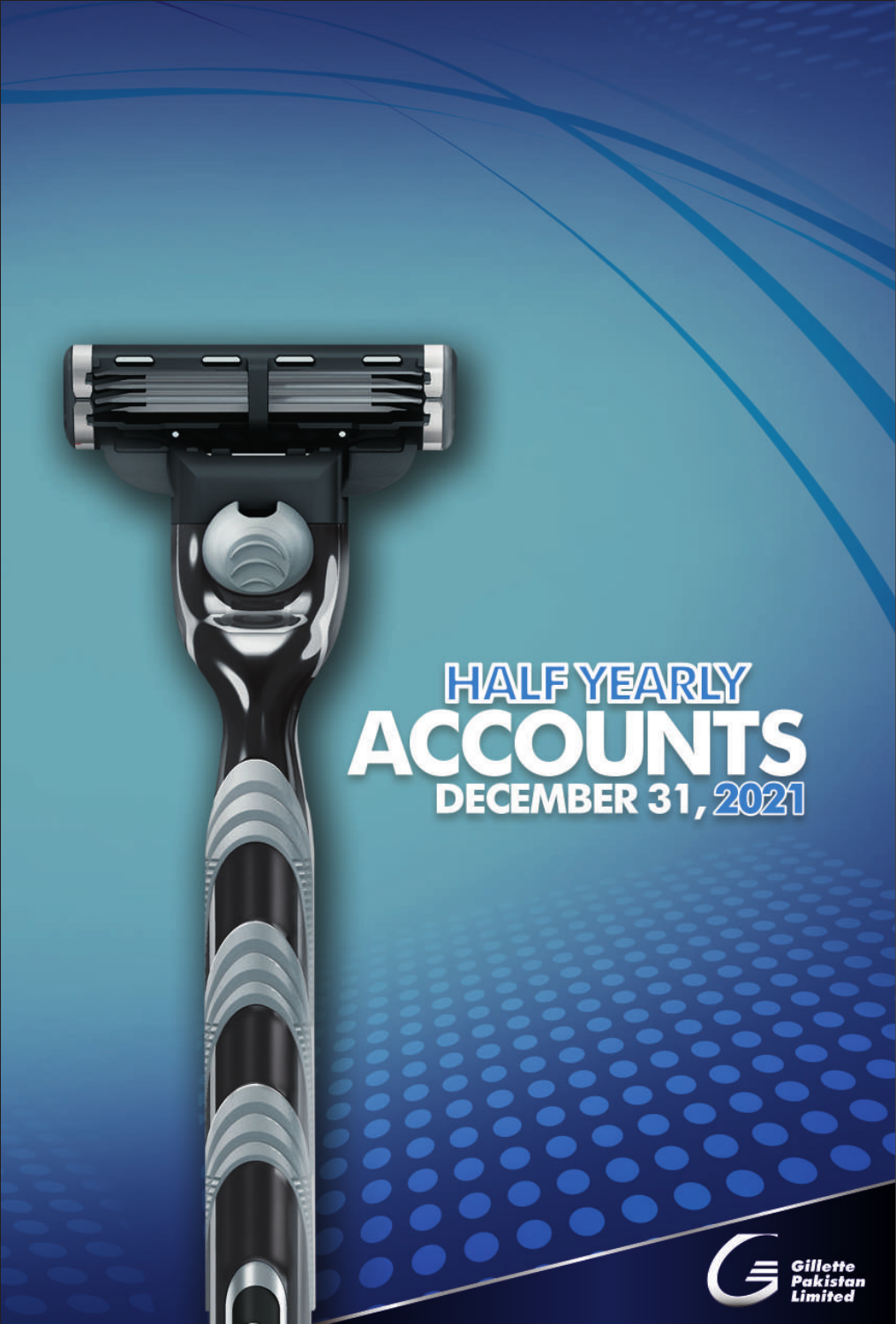



**Tara** 

# **CONTENTS**

|                                                                               | 02 |
|-------------------------------------------------------------------------------|----|
|                                                                               | 03 |
| Independent Auditors' Report $2 - 2 - 2 - 2 - 2 - 2 - 2 - 2 - 2 - 2 - 2$      | 05 |
| Condensed Interim Statement of Financial Position $2 - 2 - 2 - 2 - 2 - 2 - 2$ | 06 |
| Condensed Interim Profit and Loss Account $2 - 2 - 2 - 2 - 2 - 2 - 2 - 2$     | 07 |
| Condensed Interim Statement of Comprehensive Income _ _ _ _ _ _ _ _ _ _ _     | 08 |
| Condensed Interim Cash Flow Statement $2 - 2 - 2 - 2 - 2 - 2 - 2 - 2 - 2$     | 09 |
| Condensed Interim Statement of Changes in Equity $2 - 2 - 2 - 2 - 2 - 2 - 2$  | 10 |
| Notes to the Condensed Interim Financial Statement $2 - 2 - 2 - 2 - 2 = 1$    | 11 |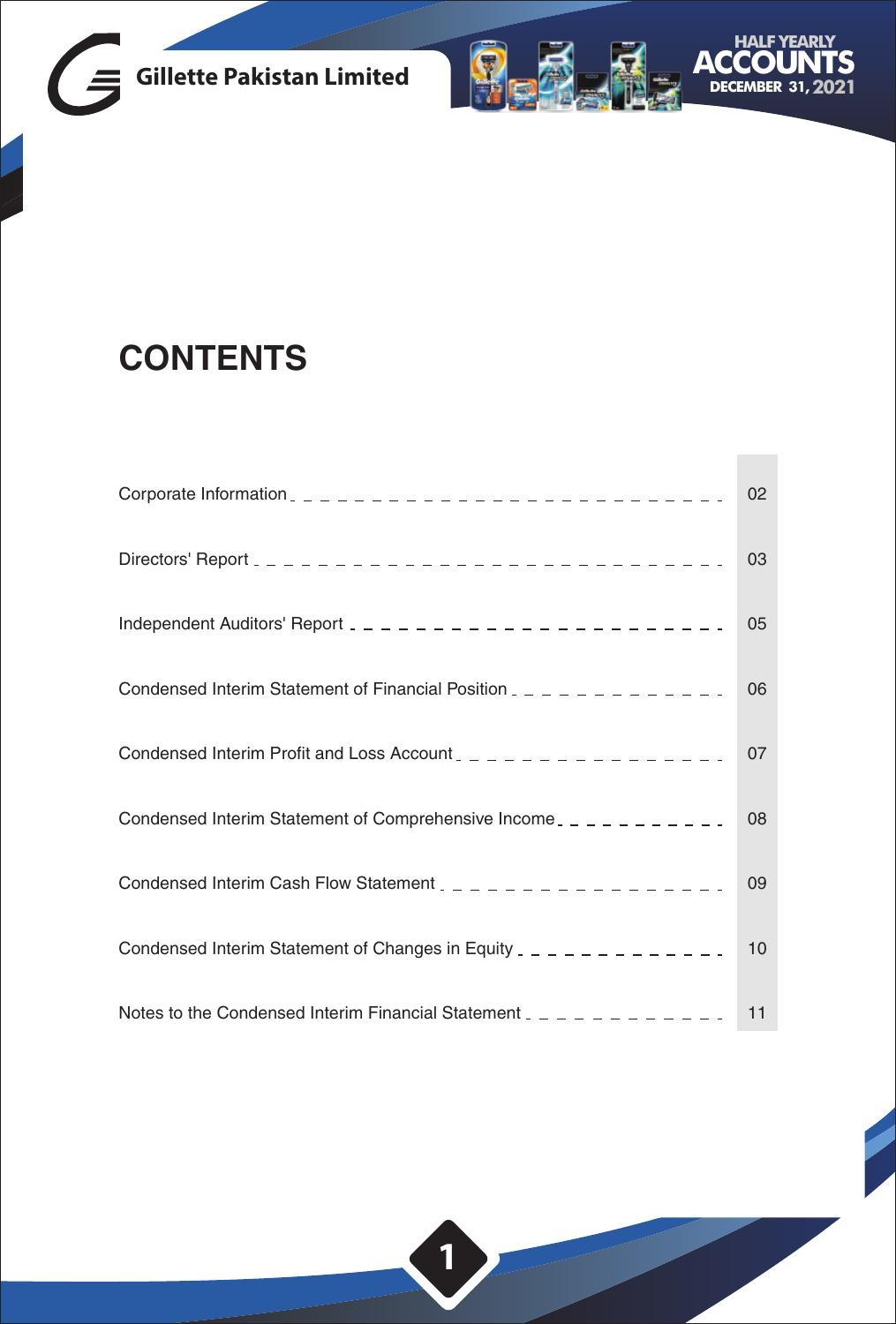



# CORPORATE INFORMATION

**BOARD OF DIRECTORS** CHAIRMAN **MEMBERS** 

**AUDIT COMMITTEE** CHAIRMAN **MEMBERS** 

**HEAD OF INTERNAL AUDIT** 

**HUMAN RESOURCE & REMUNERATION COMMITTEE** CHAIRMAN **MEMBERS** 

**CHIEF EXECUTIVE OFFICER** 

**CHIEF FINANCIAL OFFICER** 

**COMPANY SECRETARY & SECRETARY TO THE AUDIT COMMITTEE** 

**AUDITORS** 

**LEGAL ADVISORS** 

**BANKERS** 

**SHARE REGISTRAR** 

**REGISTERED OFFICE** 

Muhammad Khurram Kidwai Khalid Ahmed Farid Muhammad Usman Anam Parekh Zeeshan Aamir Sved Jawaid lobal Sheikh Adil Hussain

Sved Jawaid Igbal Muhammad Khurram Kidwai Zeeshan Aamir

Tabish Jaleel Shaikh

Sheikh Adil Hussain Muhammad Khurram Kidwai Khalid Ahmed Farid

Khalid Ahmed Farid

Ahdullah Saleh

Moosa Haroon

Yousuf Adil. Chartered Accountants

Citibank, N.A. Habib Bank Limted **Standard Chartered Bank** 

FAMCO Associates (Pvt) Ltd. Management Consultants, 8-F, Next to Hotel Faran, Nursery, Block-6, P.E.C.H.S. Shahra-e-Faisal, Karachi Tel: + (92 21) 34380101-2

11th Floor. The Harbour Front. Dolmen City. HC-3, Block-4, Abdul Sattar Edhi Avenue, Clifton, Karachi - 75600, Pakistan, Tel: + (92 21) 3520 5088 Fax: + (92 21) 3529 6150 Web: www.gillettepakistan.com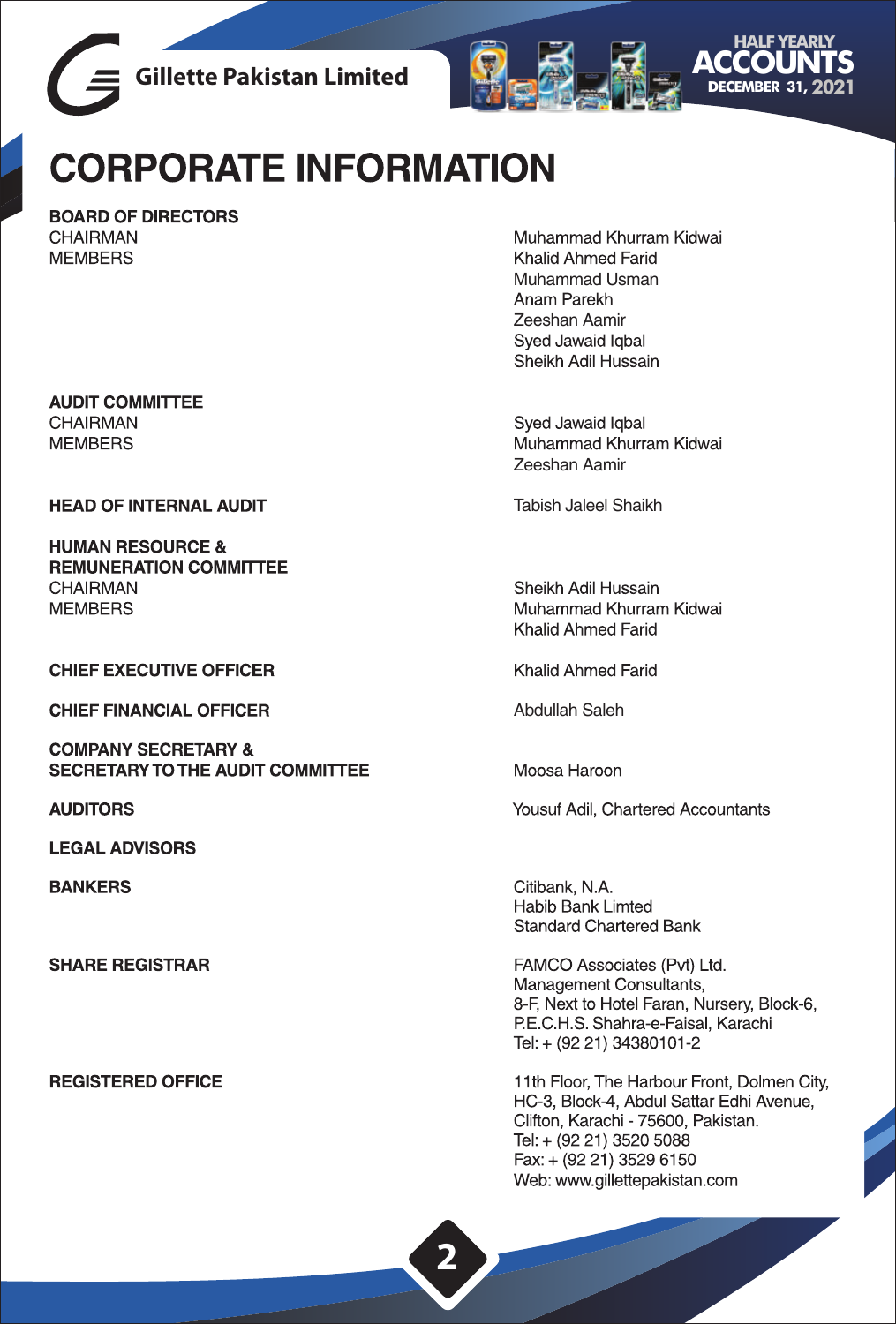



 **For the Half Year Ended**

# **DIRECTORS REPORT**

For the Half Year Ended December 31, 2021

On behalf of the Board of Directors of Gillette Pakistan Limited ('the Company'), we are pleased to present the un-audited financial statements of the Company for the half year ended Dec 31, 2021. The summary of the financial results are as follows:

|                                      |              | Dec 31, 2021 | Dec 31, 2020 |
|--------------------------------------|--------------|--------------|--------------|
| Revenue from contract with customers | PKR in '000' | 1,287,621    | 1,099,058    |
| Gross Profit                         | PKR in '000' | 317,409      | 176,656      |
| GP                                   | $\%$         | 24.7%        | 16.1%        |
| Profit before tax                    | PKR in '000' | 87,417       | 75,364       |
| Profit before tax                    | $\%$         | 6.8%         | 6.9%         |
| Profit after tax                     | PKR in '000' | 6,834        | 13,047       |
| Profit after tax                     | $\%$         | 0.5%         | 1.2%         |
| Earnings per share                   | <b>PKR</b>   | 0.21         | 0.68         |

The current results are closed with growth momentumin Revenue which grew by 17% vs same period year ago. This is behind combination of a smart pricing and better sales mix with higher distribution and better in-store strategies. However due to FX devaluation, commodity inflation and other macroeconomic headwinds, the Company's profit before tax margin have remained same vs same period year ago.

The management have increased marketing spend pool of the Company by way of creating more awareness about the Company's portfolio and launching new line ups. Moving forward management expect the business to continue achieving growth ahead of market behind focus on all line ups coupled with high levels of distribution and coverage expansion.

The management foresee several challenges including higher cost of business due to global commodity inflation and FX devaluation in the country which might have adverse impact on the Company's profitability. However, management will ensure to remain competitive.

The structure of the Board and Committees:

| Directors resigned from the Board |                      | <b>Audit Committee:</b>                 |          |
|-----------------------------------|----------------------|-----------------------------------------|----------|
| M Khurram Kidwai                  | Chairman             | Syed Jawaid Igbal                       | Chairman |
| Khalid Ahmed Farid                | CEO.                 | M Khurram Kidwai                        | Member   |
| Muhammad Usman                    | Director             | Zeeshan Aamir                           | Member   |
| Zeeshan Aamir                     | Director             | <b>HR &amp; Remuneration Committee:</b> |          |
| Anam Parekh                       | <b>Director</b>      | Sheikh Adil Hussain                     | Chairman |
| Syed Jawaid Igbal                 | Independent Director | M Khurram Kidwai                        | Member   |
| Sheikh Adil Hussain               | Independent Director | Khalid Ahmed Farid                      | Member   |

On behalf of the Board of Directors, we would like to express appreciation to our Shareholders for their absolute confidence, our valued Customers for their un-paralleled reliance in Company's illustrious product line and the Regulators and other stakeholders for their understanding and support.

**3**

On behalf of the Board,

**KHALID AHMED FARID**

Chief Executive Officer

February 25, 2022 Karachi

**Syed Jawaid Iqbal Director**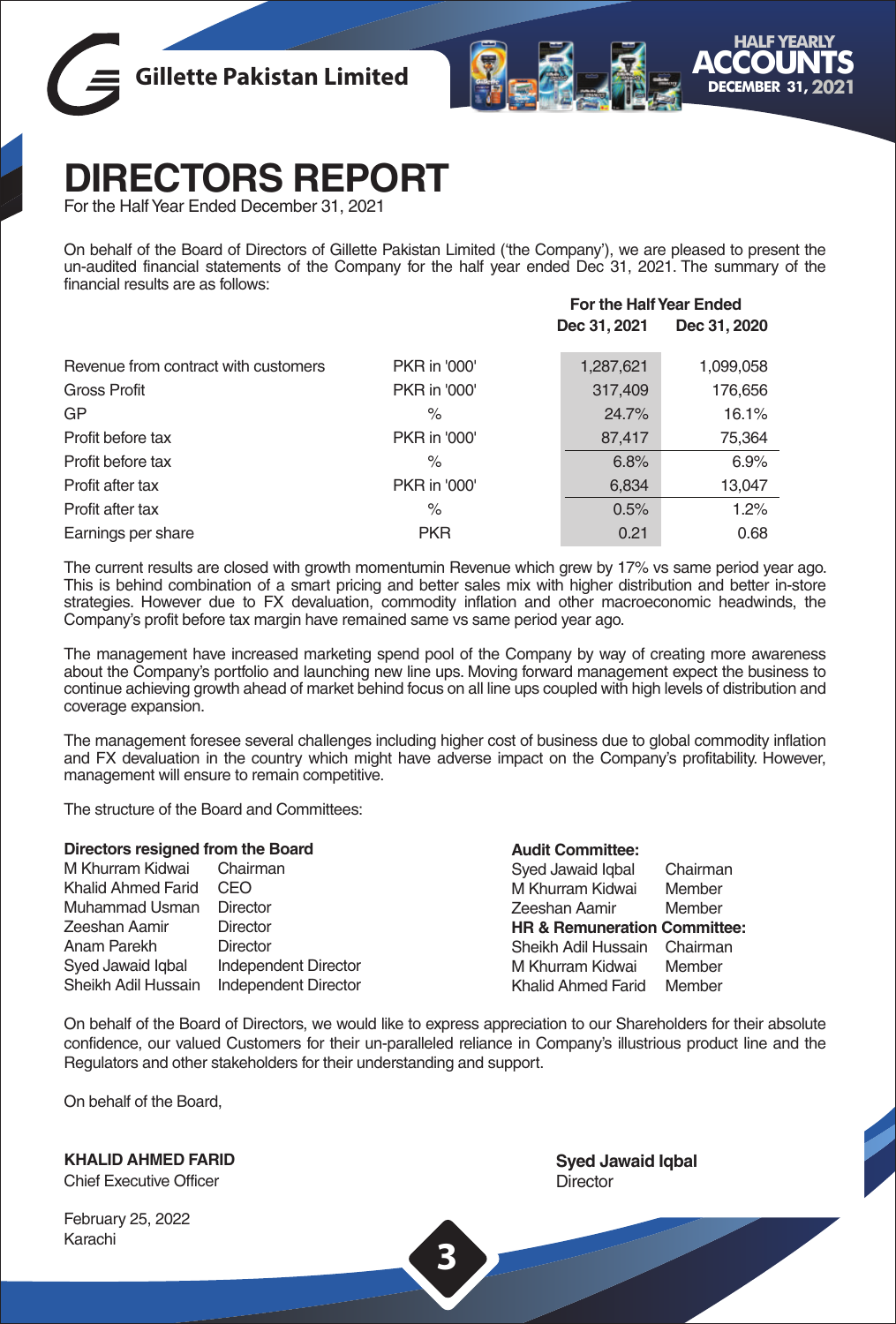| <b>DECEMBER 31, 2021</b>                   |                                                                                                                                                  |                             | <b>Gillette Pakistan Limited</b> |
|--------------------------------------------|--------------------------------------------------------------------------------------------------------------------------------------------------|-----------------------------|----------------------------------|
| ڈائریکٹرز رپورٹ                            |                                                                                                                                                  |                             |                                  |
| برائے ششاہی مختمہ 31دسمبر 2021             |                                                                                                                                                  |                             |                                  |
|                                            | جیلیٹ پاکستان لمیٹڈ ("دی کمپنی")کے بورڈ آف ڈائریکٹرز کی جانب سے ہم بمسرت کمپنی کے غیر آڈے شدہ الیاتی آئیکمٹس برائے ششاہی مختمہہ 31دسمبر 2021 پیش |                             |                                  |
| کرتے ہیں۔مالیاتی متائج کاخلاصہ درج ذیل ہے: |                                                                                                                                                  |                             | <b>Half Year Ended</b>           |
|                                            |                                                                                                                                                  | <b>December</b><br>31, 2021 | <b>December</b><br>31, 2020      |
| سيلزيه خالص                                | <b>PKR</b> in '000                                                                                                                               | 1,287,621                   | 1,099,058                        |
| مجموعى منافع                               | <b>PKR</b> in '000                                                                                                                               | 317,409                     | 176,656                          |
| مجموعى منفافع كى شرح                       | $\frac{1}{2}$                                                                                                                                    | 24.7%                       | 16.1%                            |
| نفع/(نقصان)قبل ذقيس                        | <b>PKR</b> in '000                                                                                                                               | 87,417                      | 75,364                           |
| نفع/(نقصان)قبل زئیکس کی شرح                | $\%$                                                                                                                                             | 6.8%                        | 6.9%                             |
| نفع((نقصان)بعدازقيس                        | <b>PKR</b> in '000                                                                                                                               | 6,834                       | 13,047                           |
| نفع/(نقصان)بعدازڤیکس کی شرح                | $\%$                                                                                                                                             | 0.5%                        | 1.2%                             |
| ای بی ایس                                  | <b>PKR</b>                                                                                                                                       | 0.21                        | 0.68                             |

موجود ہ ن نج کااختنام اچھےنمو پر ہوا جہاں آ مدنی میں 17فیصداضافیہ دیکھا گیا۔ پی<sup>ر</sup> ترکیش، بجتر ڈسٹری اسٹور کی تک علی میں اضافہ کی دجہ سے ہوا۔ تاہم کمپنی کوافراط زر،روپے کی ناقدری اورد نگرمیکر واکنوکس مسائل در پیش ہوئے جس کاانژقبل ازٹیکس منافع پر دیکھاجاسکتاہے۔ انظامیہ کی طرف سے مارکیٹنگ کےاخراجات میں اضافہ کی وجہ کمپنی کی طرف سے کی گئی نئی لائن اپ کی آگے ہیں جسے پوسے تو تع کی جاتی ہے کہ کوریج کی وسعت اورڈسٹری بیوشن کی اعلیٰ سطح کےساتھ مار کیٹ سے بڑھ کرتر تی کاحصول ممکن ہوسکے۔ انتظامیہ کوبین الاقوامی افراط زراورز رمبادلہ کی قدر میں کی سکت کر کے منافع کی سر پرسکتا ہے۔تاہم انتظامیہاس بات کویقینی بنائے گی کہ مسابقطی سطح برقرارر ہے۔

بورڈ آف ڈائریکٹرز کی جانب سے ہم اپنے شیئر ہولڈرز کے ہم پربھر پوراعتاد، اپنے معززصارفین کے میٹی کی موٹر کے میٹر اور بگولیفرز اور دیگراسٹیک ہولڈرز کےادراک اورتعاون کیلئے بےحدشم گزار میں۔اس کے ساتھ ہم بورڈ آف ڈائریکٹرکی مدایات ورہنمائی کیلئے اور نیورےسال میں انظامیہاورملاز مین نے مسلسل اور مفبوط عزم، بخت محنت اورتعاون کیلئے شکر بیادا کرتے ہیں۔

منجانب بورڈ آف ڈائریکٹرز خالداحمرفريد چيف ايگزيکڻيوآ فيسر 25فروری2022 کراچی

سيدجاويدا قبال ڈائریکٹر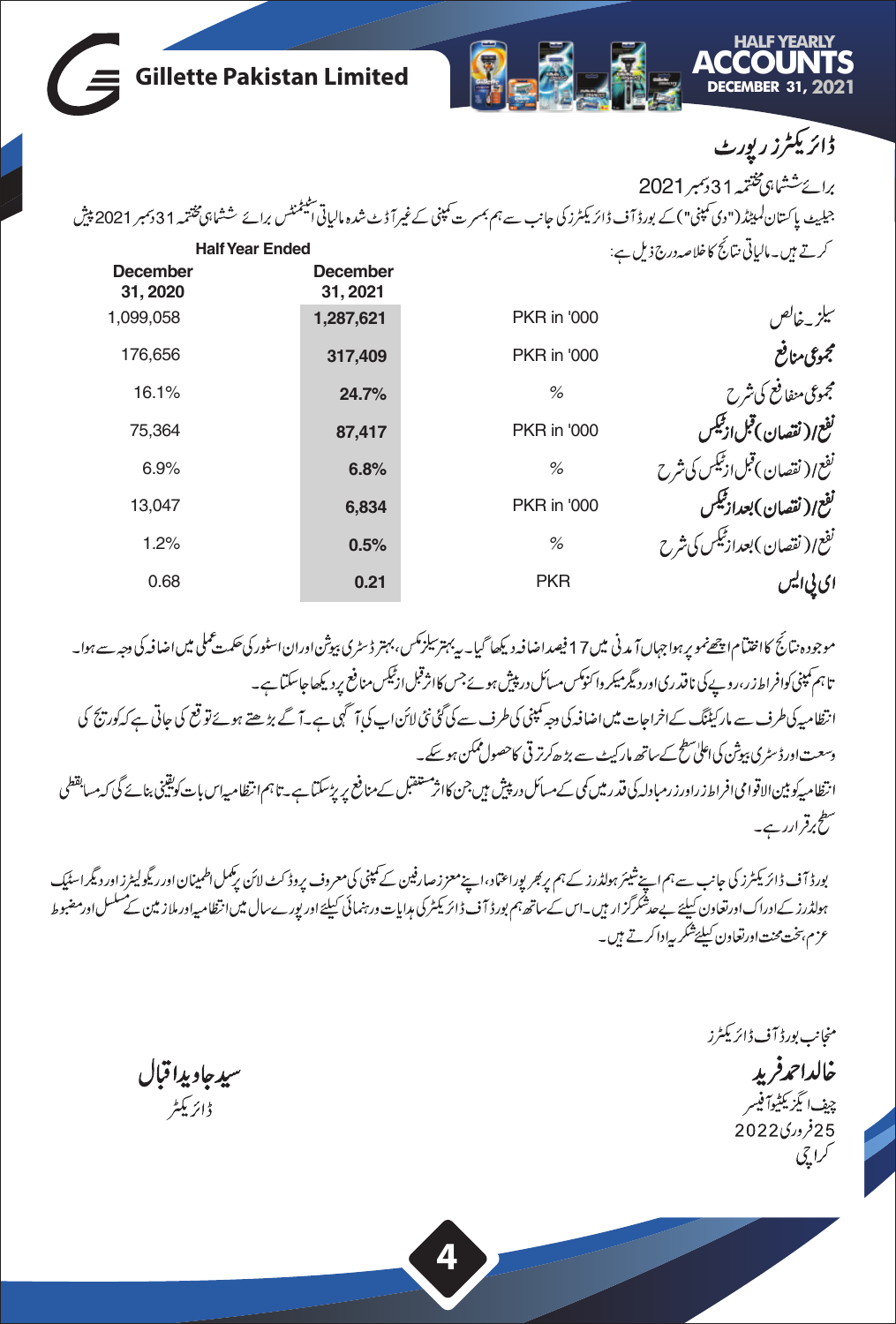# **YOUSUF ADIL**

# **INDEPENDENT AUDITORS' REPORT**

**Yousuf Adil** Chartered Accountants Cavish Court A-35, Block 7 & 8 KCHSU, Shahrah-e-Faisal Karachi - 75350 Pakistan.

Tel: +92 (0) 21 - 3454 6494-7<br>Eax: +92 (0) 21 - 3454 1314  $+92(0)$  21 - 3454 1314 Web: www.yousufadil.com

# **To the Members of Gillette Pakistan Limited Report on review of Condensed Interim Financial Statements**

# **Introduction**

We have reviewed the accompanying condensed interim statement of financial position of Gillette Pakistan Limited (the Company) as at December 31, 2021, and the related condensed interim statement of profit or loss, condensed interim statement of comprehensive income, condensed interim statement of changes in equity, and condensed interim statement of cash flows, and notes to the financial statements for the halfyear then ended (here-in-after referred to as the "condensed interim financial statements"). Management is responsible for the preparation and presentation of these condensed interim financial statements in accordance with the accounting and reporting standards as applicable in Pakistan for interim financial reporting. Our responsibility is to express a conclusion on these condensed interim financial statements based on our review.

# **Scope of Review**

We conducted our review in accordance with International Standard on Review Engagement - 2410 "Review of Interim Financial Information Performed by the Independent Auditor of the Entity". A review of condensed interim financial statements consists of making inquiries, primarily of persons responsible for financial and accounting matters, and applying analytical and other review procedures. A review is substantially less in scope than an audit conducted in accordance with International Standards on Auditing and consequently does not enable us to obtain assurance that we would become aware of all significant matters that might be identified in an audit. Accordingly, we do not express an audit opinion.

# **Conclusion**

Based on our review,nothing has come to our attention that causes us to believe that the accompanying condensed interim financial statements is not prepared, in all material respects, in accordance with the accounting and reporting standards as applicable in Pakistan for interim financial reporting.

# **Other matters**

The figures for the condensed interim statement of profit or loss and condensed interim statement of comprehensive income for the quarter ended December 31, 2021 have not been reviewed, as we are required to review only the cumulative figures for the half year ended December 31, 2021.

The engagement partner on the review resulting in this independent auditor's review report is Nadeem Yousuf Adil.

Yoursey Ad

Chartered Accountants

Place: Karachi Date:February 25, 2022

UDIN: RR20110091LDT1z2CEq

**Independent Correspondent Firm to Deloitte Touche Tohmatsu Limited**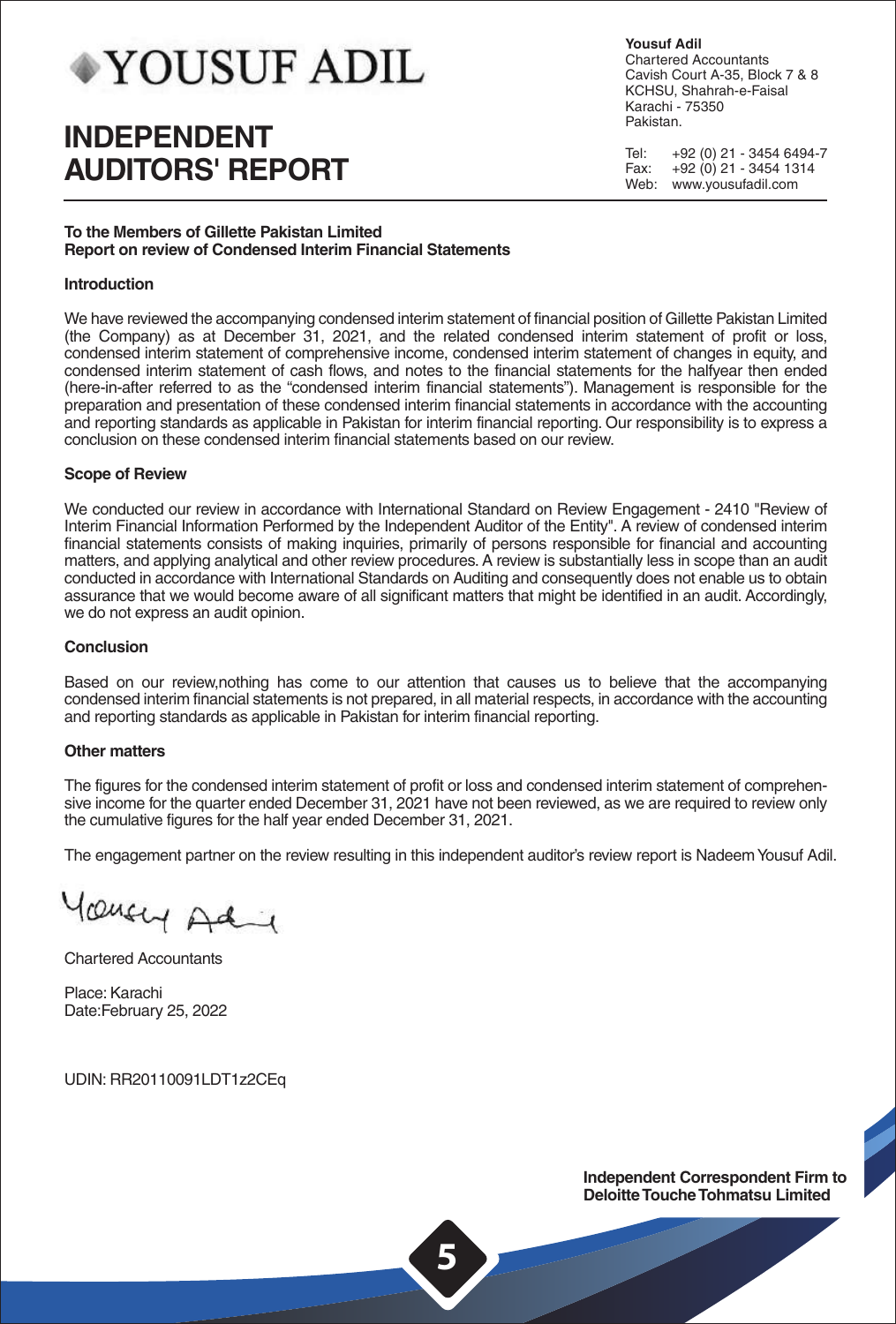



# **CONDENSED INTERIM STATEMENT OF FINANCIAL POSITION**

As at December 31, 2021

|                                                                                                                                                                                                                                                          | <b>Note</b> | December 31,<br>2021<br>(Unaudited)                                                 | June 30,<br>2021<br>(Audited)                                                |
|----------------------------------------------------------------------------------------------------------------------------------------------------------------------------------------------------------------------------------------------------------|-------------|-------------------------------------------------------------------------------------|------------------------------------------------------------------------------|
|                                                                                                                                                                                                                                                          |             | - (Rupees in '000) -                                                                |                                                                              |
| <b>ASSETS</b>                                                                                                                                                                                                                                            |             |                                                                                     |                                                                              |
| <b>Non-current assets</b><br>Property, plant and equipment<br>Right-of-use asset<br>Long-term deposits<br><b>Current assets</b><br>Stock-in-trade<br><b>Trade debts</b><br>Trade deposits<br>Other receivables and prepayments<br>Other financial assets | 7<br>8      | 5,465<br>8,553<br>215<br>14,233<br>651,243<br>266,889<br>14,235<br>406,491<br>5,000 | 20,650<br>215<br>20,865<br>648,844<br>131,198<br>2,788<br>260,014<br>519,550 |
| Sales tax refundable<br>Advance tax<br><b>Bank balances</b><br><b>Total Assets</b>                                                                                                                                                                       |             | 76,433<br>32,853<br>21,977<br>1,475,121<br>1,489,354                                | 53,945<br>29,750<br>14,829<br>1,660,918<br>1,681,783                         |
| <b>EQUITY</b>                                                                                                                                                                                                                                            |             |                                                                                     |                                                                              |
| Share capital and reserves                                                                                                                                                                                                                               |             |                                                                                     |                                                                              |
| 40,000,000 ordinary shares of Rs.10/- each                                                                                                                                                                                                               |             | 400,000                                                                             | 400,000                                                                      |
| Issued, subscribed and paid-up share capital<br>Unappropriated profit<br><b>Total Equity</b>                                                                                                                                                             |             | 318,720<br>626,314<br>945,034                                                       | 318,720<br>619,480<br>938,200                                                |
| <b>LIABILITIES</b>                                                                                                                                                                                                                                       |             |                                                                                     |                                                                              |
| <b>Non-current liabilities</b><br>Lease liabilities<br>Retirement benefit obligation - gratuity scheme                                                                                                                                                   |             | 4,773<br>22,943<br>27,716                                                           | 12,330<br>25,100<br>37,430                                                   |
| <b>Current liabilities</b><br>Trade and other payables<br><b>Contract liabilities</b><br>Current portion of lease liability<br>Short term running finance<br>Unclaimed dividend                                                                          |             | 386,212<br>56,946<br>9,804<br>50,286<br>13,356<br>516,604                           | 562,677<br>118,916<br>11,192<br>13,368<br>706,153                            |
| <b>Total Equity and Liabilities</b>                                                                                                                                                                                                                      |             | 1,489,354                                                                           | 1,681,783                                                                    |
| <b>Contingencies and commitments</b>                                                                                                                                                                                                                     | 9           |                                                                                     |                                                                              |

The annexed notes 1 to 12 form an integral part of these condensed interim financial statements.

**KHALID AHMED FARID** Chief Executive Officer

**ABDULLAH SALEH** Chief Financial Officer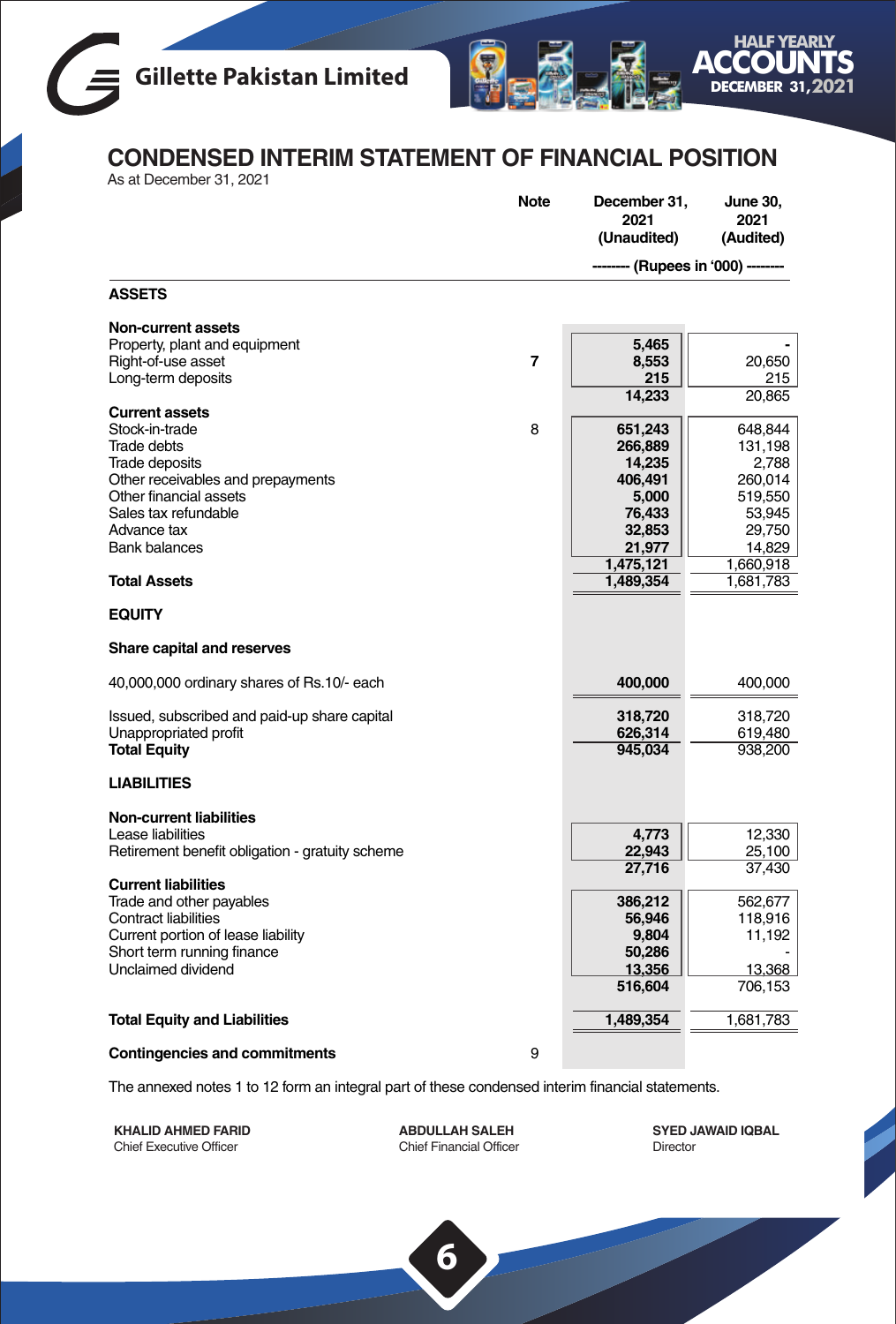# **Gillette Pakistan Limited**



# **Condensed Interim Profit and Loss Account - (Unaudited)** FOR THE HALF YEAR ENDED DECEMBER 31, 2021

|                                              |            | <b>Half Year Ended</b>                                      |            | <b>Quarter Ended</b> |  |
|----------------------------------------------|------------|-------------------------------------------------------------|------------|----------------------|--|
|                                              | 2021       | December 31, December 31, December 31, December 31,<br>2020 | 2021       | 2020                 |  |
|                                              |            | (Rupees in '000) --                                         |            |                      |  |
| Revenue from contract with customers         | 1,287,621  | 1,099,058                                                   | 669,817    | 614,863              |  |
| Cost of goods sold                           | (970, 212) | (922, 402)                                                  | (481, 698) | (565, 831)           |  |
| <b>Gross profit</b>                          | 317,409    | 176,656                                                     | 188,119    | 49,032               |  |
| Selling, marketing and distribution expenses | (169, 370) | (112,942)                                                   | (111, 297) | (51, 416)            |  |
| Administrative expenses                      | (31,653)   | (19, 871)                                                   | (14, 642)  | (4,010)              |  |
| Other operating expenses                     | (39, 394)  | (19, 574)                                                   | (17, 884)  | (15,264)             |  |
| Interest expense                             | (1, 279)   | (1, 339)                                                    | (685)      | (613)                |  |
| <b>Bank charges</b>                          | (177)      | (165)                                                       | (66)       | (75)                 |  |
|                                              | (241, 873) | (153, 891)                                                  | (144, 574) | (71, 378)            |  |
| Other income                                 | 11,881     | 52,599                                                      | 6,848      | 4,303                |  |
| Profit before tax                            | 87,417     | 75,364                                                      | 50,393     | (18,043)             |  |
| Income tax expense                           | (80, 583)  | (62, 317)                                                   | (41, 354)  | (26, 640)            |  |
| Profit after tax                             | 6,834      | 13,047                                                      | 9,039      | (44, 683)            |  |
|                                              | (Rupees)   |                                                             |            |                      |  |
| Earnings per share - basic and diluted       | 0.21       | 0.68                                                        | 0.28       | (2.33)               |  |

The annexed notes 1 to 12 form an integral part of these condensed interim financial statements.

**KHALID AHMED FARID** Chief Executive Officer

**ABDULLAH SALEH** Chief Financial Officer

**7**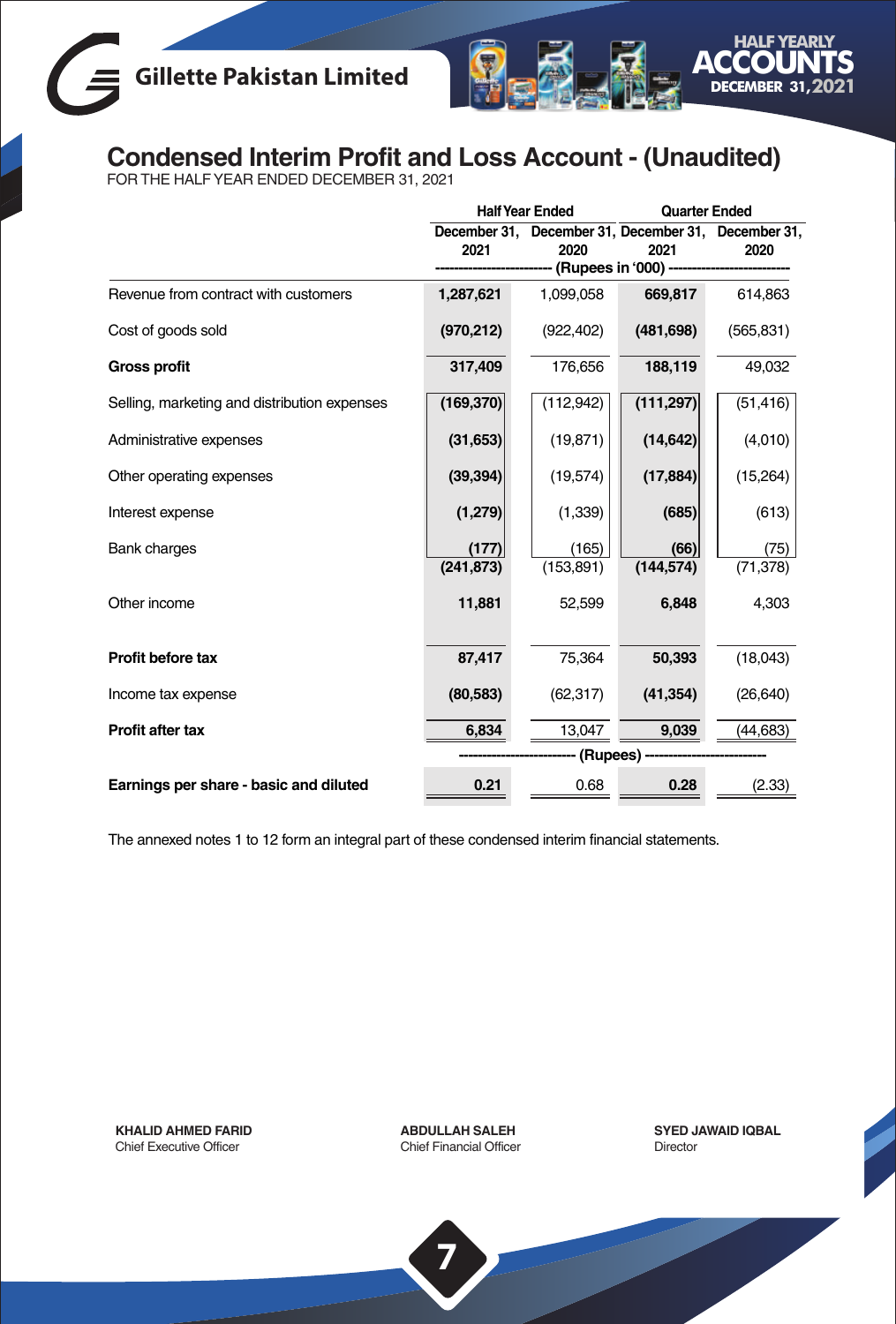# **Gillette Pakistan Limited**



# **Condensed Interim Statement of Comprehensive Income -(Unaudited)** FOR THE HALF YEAR ENDED DECEMBER 31, 2021

|                                           | <b>Half Year Ended</b> |                                                             | <b>Quarter Ended</b> |           |
|-------------------------------------------|------------------------|-------------------------------------------------------------|----------------------|-----------|
|                                           | 2021                   | December 31, December 31, December 31, December 31,<br>2020 | 2021                 | 2020      |
| Profit after tax                          | 6,834                  | 13.047                                                      | 9.039                | (44, 683) |
| Other comprehensive income for the period | -                      | $\overline{\phantom{0}}$                                    |                      |           |
| Total comprehensive income for the period | 6.834                  | 13.047                                                      | 9,039                | (44.683)  |

The annexed notes 1 to 12 form an integral part of these condensed interim financial statements.

**KHALID AHMED FARID** Chief Executive Officer

**ABDULLAH SALEH** Chief Financial Officer **SYED JAWAID IQBAL** Director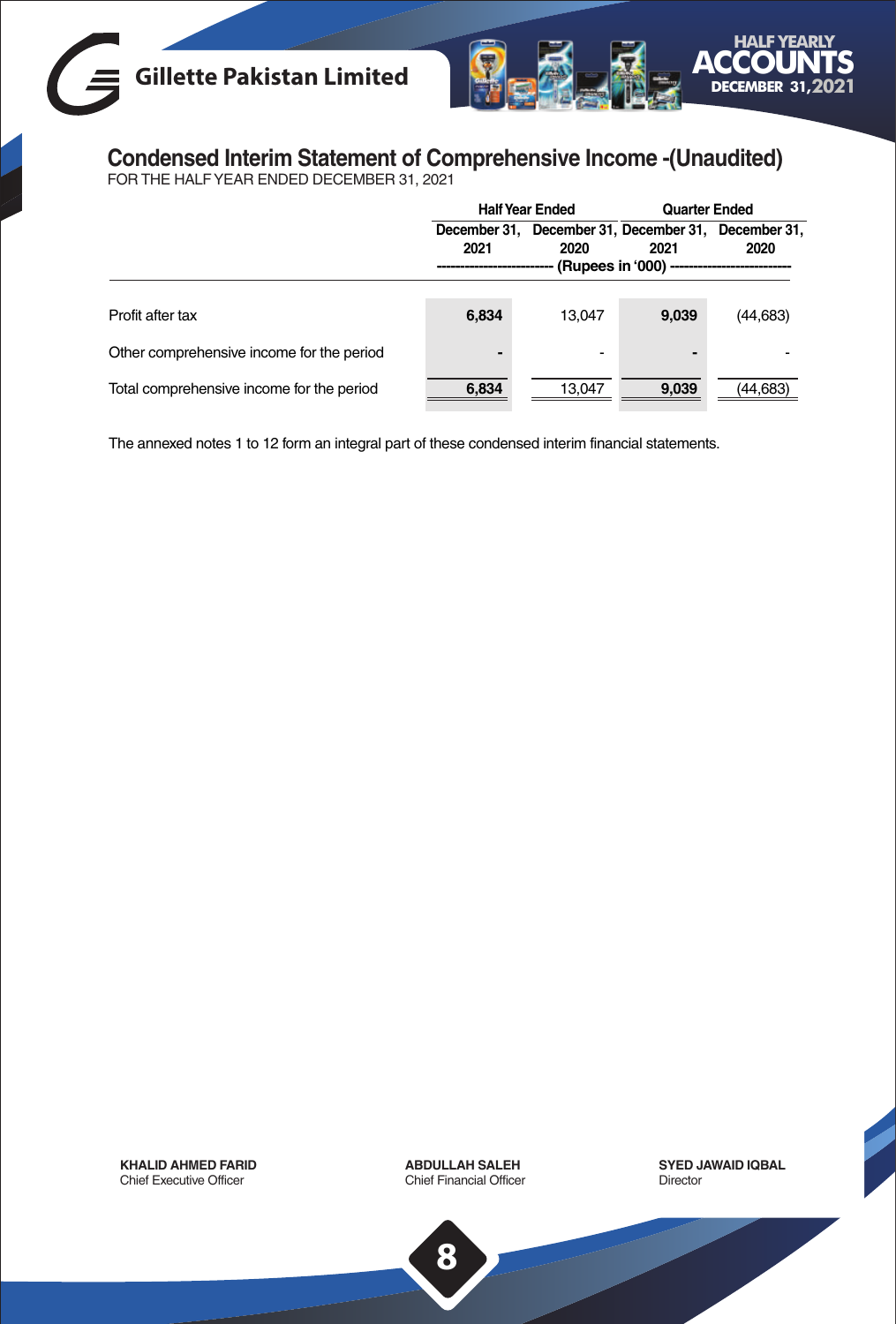



# **Condensed Interim Cash Flow Statement - (Unaudited)** FOR THE HALF YEAR ENDED DECEMBER 31, 2021

| <b>Note</b>                                                                                                                                                                                                                                                                                              | December 31,<br>2021                                           | December 31,<br>2020                                                   |
|----------------------------------------------------------------------------------------------------------------------------------------------------------------------------------------------------------------------------------------------------------------------------------------------------------|----------------------------------------------------------------|------------------------------------------------------------------------|
|                                                                                                                                                                                                                                                                                                          |                                                                | - (Rupees in '000) -                                                   |
| Profit before tax                                                                                                                                                                                                                                                                                        | 87,417                                                         | 75.364                                                                 |
| <b>CASH FLOWS FROM OPERATING ACTIVITIES</b>                                                                                                                                                                                                                                                              |                                                                |                                                                        |
| Adjustments for non-cash charges and other items:<br>Stock-in-trade written down to net realizable value<br>Provision for slow moving stock-in-trade<br>Interest income<br>Stock written off<br>Depreciation on right-of-use asset<br>Finance cost<br>Expense recognized on employee benefits - gratuity | 411<br>418<br>(8,333)<br>1,494<br>7.235<br>4,572<br>2,537      | 1.616<br>250<br>(10, 759)<br>4,820<br>4.861<br>1,339<br>1,949<br>4,076 |
| <b>WORKING CAPITAL CHANGES</b>                                                                                                                                                                                                                                                                           | 8,334                                                          |                                                                        |
| (Increase) / decrease in current assets:<br>Stock-in-trade<br>Trade debts<br>Trade deposits<br>Sales tax refundable<br>Other receivables and prepayments                                                                                                                                                 | (4, 722)<br>(135, 691)<br>(11, 447)<br>(22, 491)<br>(146, 477) | 18.797<br>(71, 532)<br>(7, 743)<br>24,759<br>(108, 265)                |
| Increase/ (decrease) in current liabilities:<br>Trade and other payables                                                                                                                                                                                                                                 | (320, 828)<br>(176, 465)                                       | (143, 984)<br>(52,378)                                                 |
| <b>Contract liabilities</b><br>Net cash generated from / (used in) operations                                                                                                                                                                                                                            | (61, 969)<br>(238, 434)<br>(463, 511)                          | (1,204)<br>(53, 582)<br>(118, 127)                                     |
| Defined benefits (paid) / withdrawal<br>Finance cost paid<br>Income taxes paid                                                                                                                                                                                                                           | (4,694)<br>(4,572)<br>(83, 686)                                | (1, 339)<br>(62, 604)                                                  |
| Net cash used in from operating activities                                                                                                                                                                                                                                                               | (556, 463)                                                     | (182,070)                                                              |
| <b>CASH FLOWS FROM INVESTING ACTIVITIES</b><br>Additions to capital work-in-progress<br>Interest income received<br>Net cash generated from investing activities                                                                                                                                         | (5, 465)<br>8,333<br>2.868                                     | 11,558<br>11,558                                                       |
| <b>CASH FLOWS FROM FINANCING ACTIVITIES</b><br>Principal repayment<br>Dividend paid<br>Net cash used in financing activities                                                                                                                                                                             | (4,082)<br>(11)<br>(4,093)                                     | (4, 102)<br>(4, 102)                                                   |
| Net decrease in cash and cash equivalents<br>Cash and cash equivalent at the beginning of the period                                                                                                                                                                                                     | (557, 688)<br>534,379                                          | (174, 614)<br>493,515                                                  |
| Cash and cash equivalents at the end of the period                                                                                                                                                                                                                                                       | (23, 309)                                                      | 318,901                                                                |

The annexed notes 1 to 12 form an integral part of these condensed interim financial statements.

**KHALID AHMED FARID** Chief Executive Officer

**ABDULLAH SALEH** Chief Financial Officer

**9**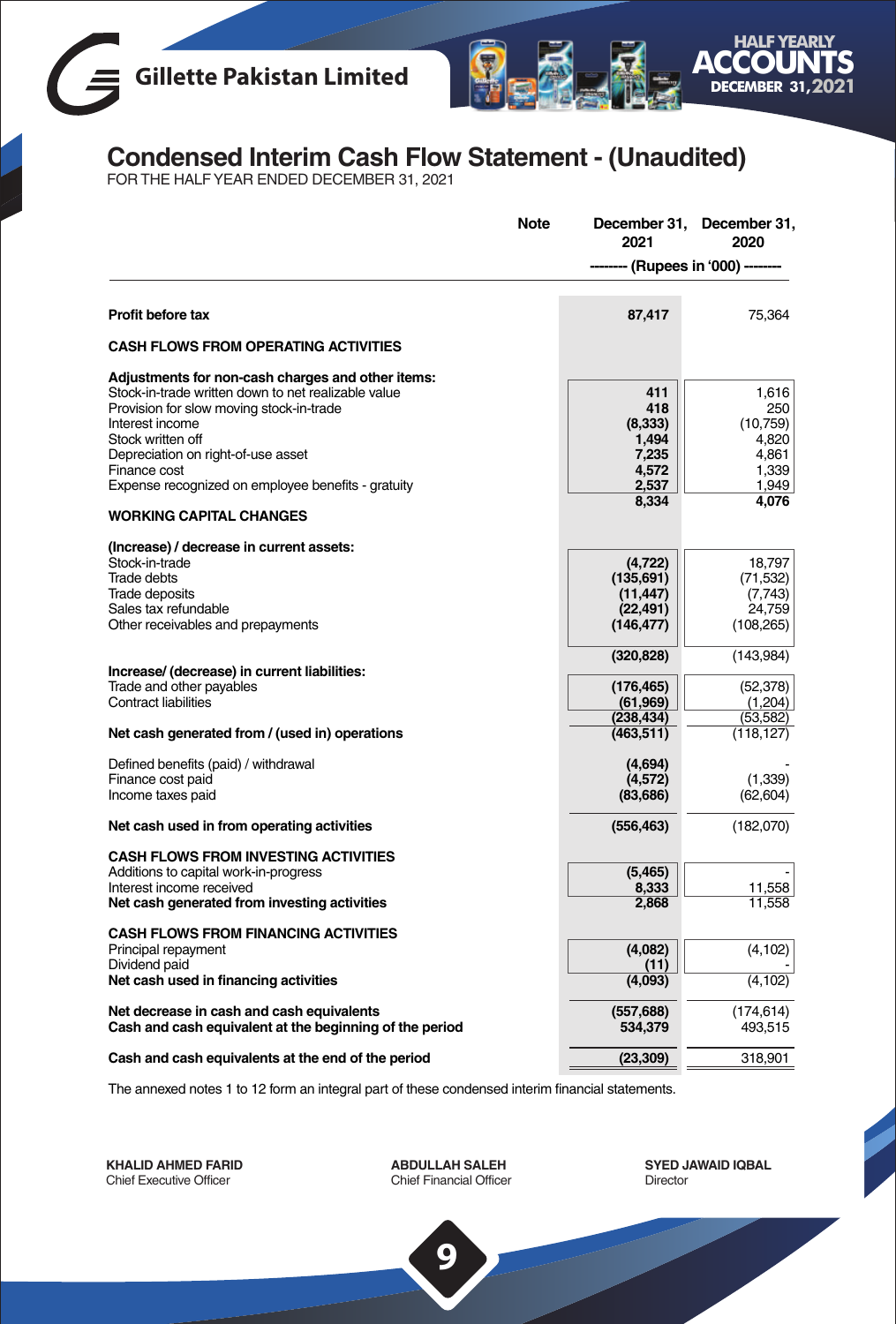# **Gillette Pakistan Limited**



# **Condensed Interim Statement of Changes in Equity - (Unaudited)** For the Half Year Ended December 31, 2021

|                                                                       | Issued, sub-<br>scribed and paid-<br>up capital | Unappropriated<br>profit | <b>Total</b> |
|-----------------------------------------------------------------------|-------------------------------------------------|--------------------------|--------------|
|                                                                       |                                                 | (Rupees in '000) -       |              |
| Balance as at July 01, 2020                                           | 192,000                                         | 590,269                  | 782,269      |
| Profit after taxation for the quarter ended<br>December 31, 2020      |                                                 | 13,047                   | 13,047       |
| Other comprehensive income for the quarter<br>ended December 31, 2020 |                                                 |                          |              |
| Total comprehensive income for the quarter<br>ended December 31, 2020 |                                                 | 13,047                   | 13,047       |
| Balance as at December 31, 2020                                       | 192,000                                         | 603,316                  | 795,316      |
| Balance as at July 01, 2021                                           | 318,720                                         | 619,480                  | 938,200      |
| Profit after taxation for the quarter ended<br>December 31, 2021      |                                                 | 6,834                    | 6,834        |
|                                                                       |                                                 |                          |              |
| Other comprehensive income for the quarter<br>ended December 31, 2021 |                                                 |                          |              |
| Total comprehensive income for the period<br>ended December 31, 2021  |                                                 | 6,834                    | 6,834        |
| Balance as at December 31, 2021                                       | 318,720                                         | 626,314                  | 945,034      |

The annexed notes 1 to 12 form an integral part of these condensed interim financial statements.

**KHALID AHMED FARID** Chief Executive Officer

**ABDULLAH SALEH** Chief Financial Officer

**10**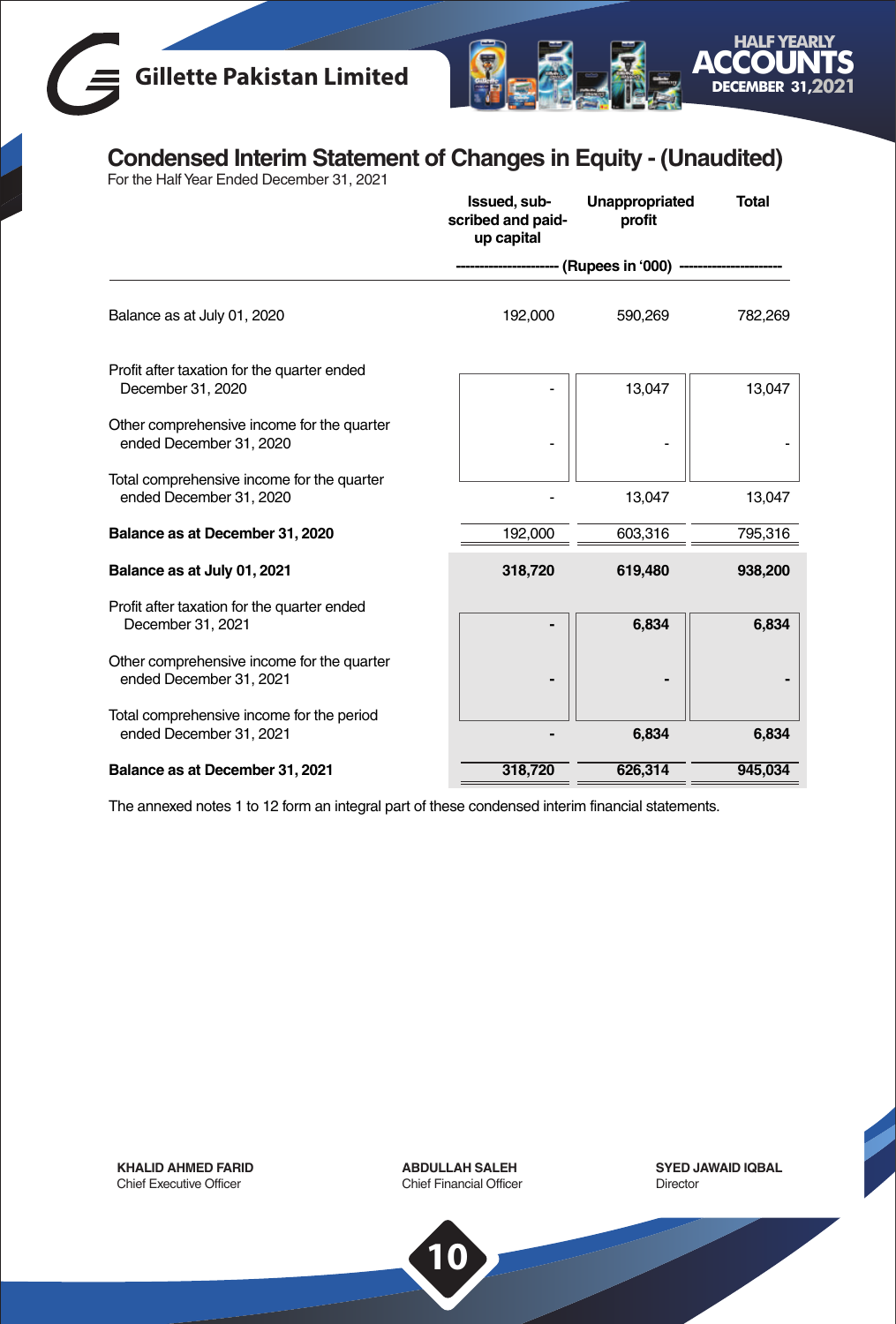



For the Half Year Ended December 31, 2021

# **1. STATUS AND NATURE OF BUSINESS**

**1.1** Gillette Pakistan Limited ("the Company") was incorporated on December 09, 1986 as a public limited company under the repealed Companies Ordinance, 1984 (now Company's Act, 2017) and is a subsidiary of The Series Acquisition B.V. Netherlands (which is a wholly owned subsidiary of The P&G Company, USA).The registered office of the Company is situated at 11th Floor, Harbour Front, Dolmen City, HC-3, Block 4, Abdul Sattar Edhi Avenue, Clifton, Karachi-75600, Pakistan and the Company is listed on Pakistan Stock Exchange Limited. The principal activities of the Company include marketing and selling of blades and razors.

## **1.2 Impact of COVID-19**

In continuation of note 1.2 to annual audited financial statements for the year ended June 30, 2021, we state that as a result of measures taken by the Government, there has not been any material adverse impact on fiscal and economic fronts facing the country. The management of the Company is closely monitoring the situation and so far there is no impact on this condensed interim financial statements of the Company.

The Management believes that the going concern assumption of the Company remains valid.

## **2. BASIS OF PREPARATION**

## **2.1 Statement of compliance**

These condensed interim statement of financial statements have been prepared in accordance with the accounting and reporting standards as applicable in Pakistan for interim financial reporting. The accounting and reporting standards as applicable in Pakistan for interim financial reporting comprises of:

- International Accounting Standard (IAS) 34, Interim Financial Reporting, issued by the International Accounting Standards Board (IASB) as notified under the Companies Act, 2017; and
- Provisions of and directives issued under the Companies Act, 2017.

Where the provisions of and directives issued under the Companies Act, 2017 differ with the requirements of IAS 34, the provisions of and directives issued under the Companies Act, 2017 have been followed.

These condensed interim financial statements do not include all the notes required for the full financial statements and therefore should be read in conjunction with the annual financial statements of the Company for the year ended June 30, 2021.

**2.2** These condensed interim financial statements are unaudited. However, a limited scope review of these condensed interim financial statements have been performed by the external auditors of the Company in accordance with the requirements of Rule Book of Pakistan Stock Exchange Limited and they have issued their review report thereon.These condensed interim financial statements are being submitted to the shareholders as required by section 237 of the Companies Act, 2017.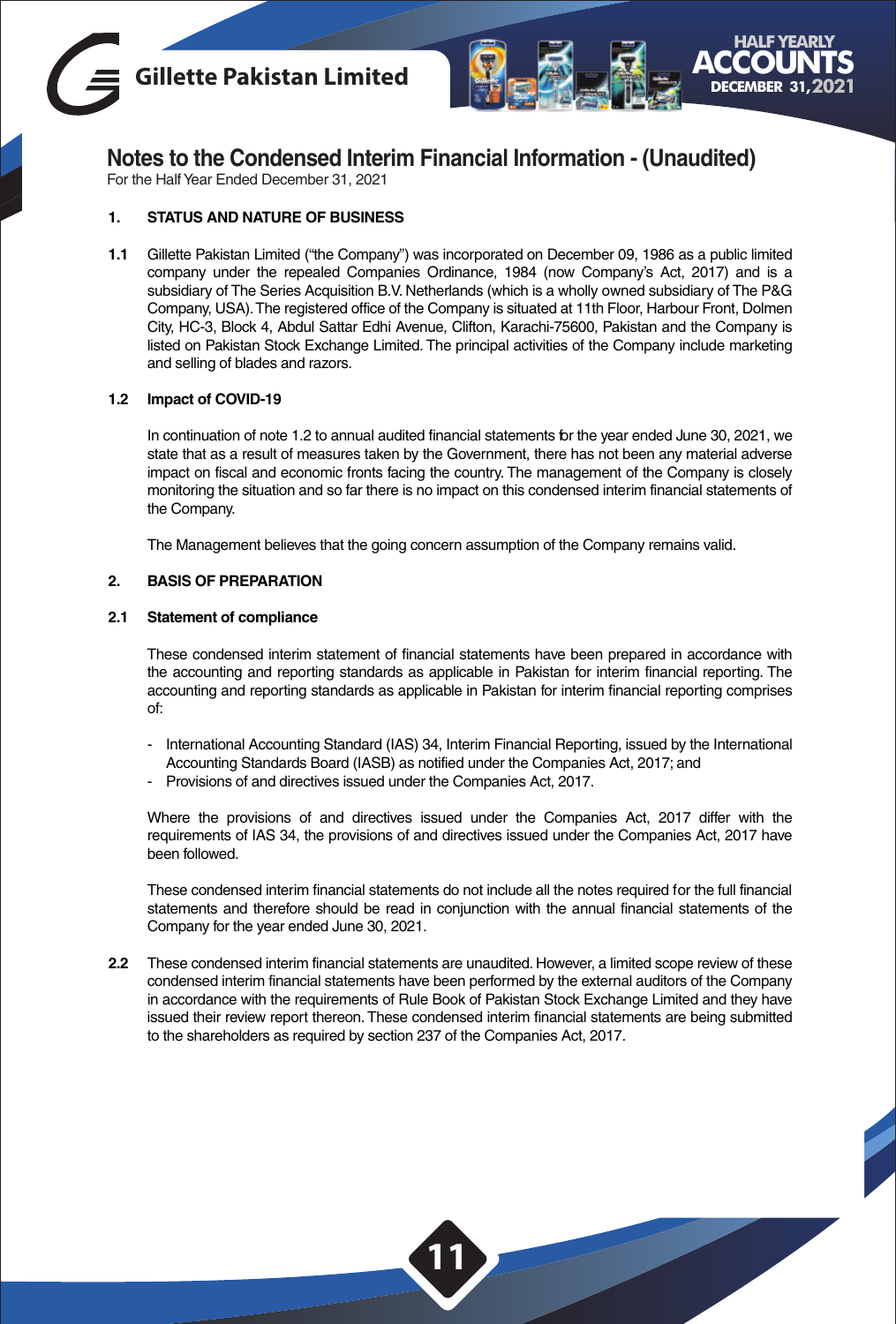



For the Half Year Ended December 31, 2021

**2.3** The comparative statement of financial position presented has been extracted from annual financial statements for the year ended June 30, 2021, whereas comparative condensed interim statement of profit or loss and statement of comprehensive income, condensed interim statement of cash flows and condensed interim statement of changes in equity are stated from the unaudited condensed interim financial statements for the half year ended December 31, 2020. Condensed interim statement of profit or loss and condensed interim statement of comprehensive income for quarter ended December 31, 2021 was not subject to review by external auditors.

## **2.4 Functional and presentation currency**

These condensed interim financial statements are presented in Pak Rupees which is also the Company's functional currency and figures presented in these condensed interim financial statements have been rounded off to the nearest thousand rupee.

#### **2.5 Accounting Convention**

These condensed interim financial statements have been prepared under the historical cost convention, except staff retirement benefits which have been carried at present values as determined under the International Accounting Standards (IAS) 19 (revised) 'Employee Benefits' .

## **2.6 Significant Accounting Estimates and Judgements**

The preparation of these condensed interim financial statements in conformity with approved accounting standards as applicable in Pakistan requires management to make estimates, assumptions and use of judgments that affects the application of policies and reported amounts of assets and liabilities and income and expenses. Estimates, assumptions and judgments are continually evaluated and are based on historical experience and other factors, including reasonable expectations of future events. Revision to accounting estimates are recognized prospectively commencing from the period of revision.

In preparing these condensed interim financial statements, the significant judgments made by the management in applying the Company's accounting policies and the key source of estimation and uncertainty were the same as those applied to the financial statements for the year ended June 30, 2021.

# **3. SIGNIFICANT ACCOUNTING POLICIES**

The accounting policies and methods of computation adopted in the preparation of these condensed interim financial statements are the same as those applied in the preparation of the annual audited financial statements of the Company for the year ended June 30, 2021.

## **4. FINANCIAL RISK MANAGEMENT**

The Company's financial risk management objectives and policies are consistent with those disclosed in the annual audited financial statements for the year ended June 30, 2021.

# **5. FAIR VALUE ESTIMATE**

The Company does not hold any financial instruments, which can be categorized using fair value hierarchy as per the requirements of IFRS 13 "Fair Value Measurement". However, fair values of other financial assets and liabilities approximate their carrying values.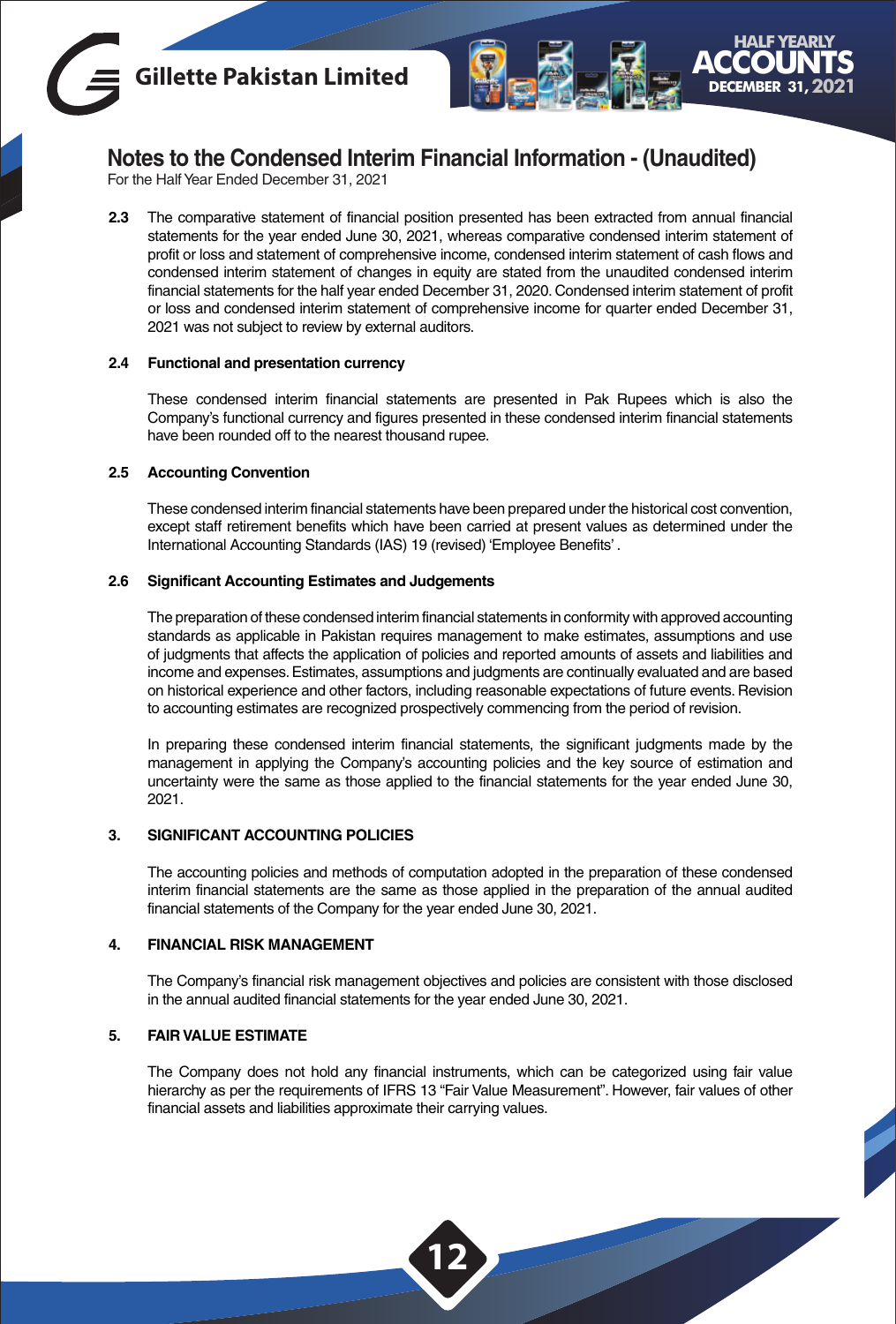



For the Half Year Ended December 31, 2021

# **6. Taxation**

## **Current**

Provision for current taxation is based on taxable income at the current rates of taxation and tax paid on presumptive basis. Income tax paid at import stage falls under Minimum Tax Regime (MTR).

## **Deferred**

Deferred tax asset is not recognized by the Company as timing of availability of sufficient taxable profit can not be determined.

#### **7. RIGHT OF USE ASSETS**

The right of use assets comprise of lease of employees' cars from Deinfa Motors (Private) Limited.

## **8. INVENTORIES**

Inventories includes goods costing Rs. 2.197 million (June 30, 2021: 23.724 million) written down by Rs. 0.411 million (June 30, 2021: Rs. 5.368 million) to net realizable value amounting to Rs. 1.786 million (June 30, 2021: Rs. 18.357 million).

# **9. CONTINGENCIES AND COMMITMENTS**

#### **9.1 Contingencies**

The status of the contingencies which were reported in note 18 to the annual audited financial statements of the Company for the year ended June 30, 2021 have not changed materially in the current period.

#### **9.2 Commitments**

There are no commitments in the current period.

## **10. CASH AND CASH EQUIVALENTS**

|                                             | December 31.<br>2021<br>(Unaudited) | <b>June 30.</b><br>2021<br>(Audited) | December 31,<br>2020<br>(Unaudited) |
|---------------------------------------------|-------------------------------------|--------------------------------------|-------------------------------------|
|                                             |                                     | ----- Rupees in '000 ------          |                                     |
| Bank balances                               | 21.977                              | 14.829                               | 15.207                              |
| Term deposits having maturity upto 3 months | 5.000                               | 519.550                              | 303.694                             |
| Short term running finance                  | (50,286)                            |                                      |                                     |
|                                             | (23, 309)                           | 534.379                              | 318.901                             |

# **11. TRANSACTIONS WITH RELATED PARTIES**

The related parties comprise the parent company (The Series Acquisition B.V., Netherlands), the ultimate parent company (The Procter and Gamble Company USA), related group companies, companies in which directors are interested, staff retirement benefit plans, directors, key management personnel and close member of the family of all the aforementioned related parties. The Company carries out transactions with various related parties at agreed terms. Significant transactions with related parties are as follows: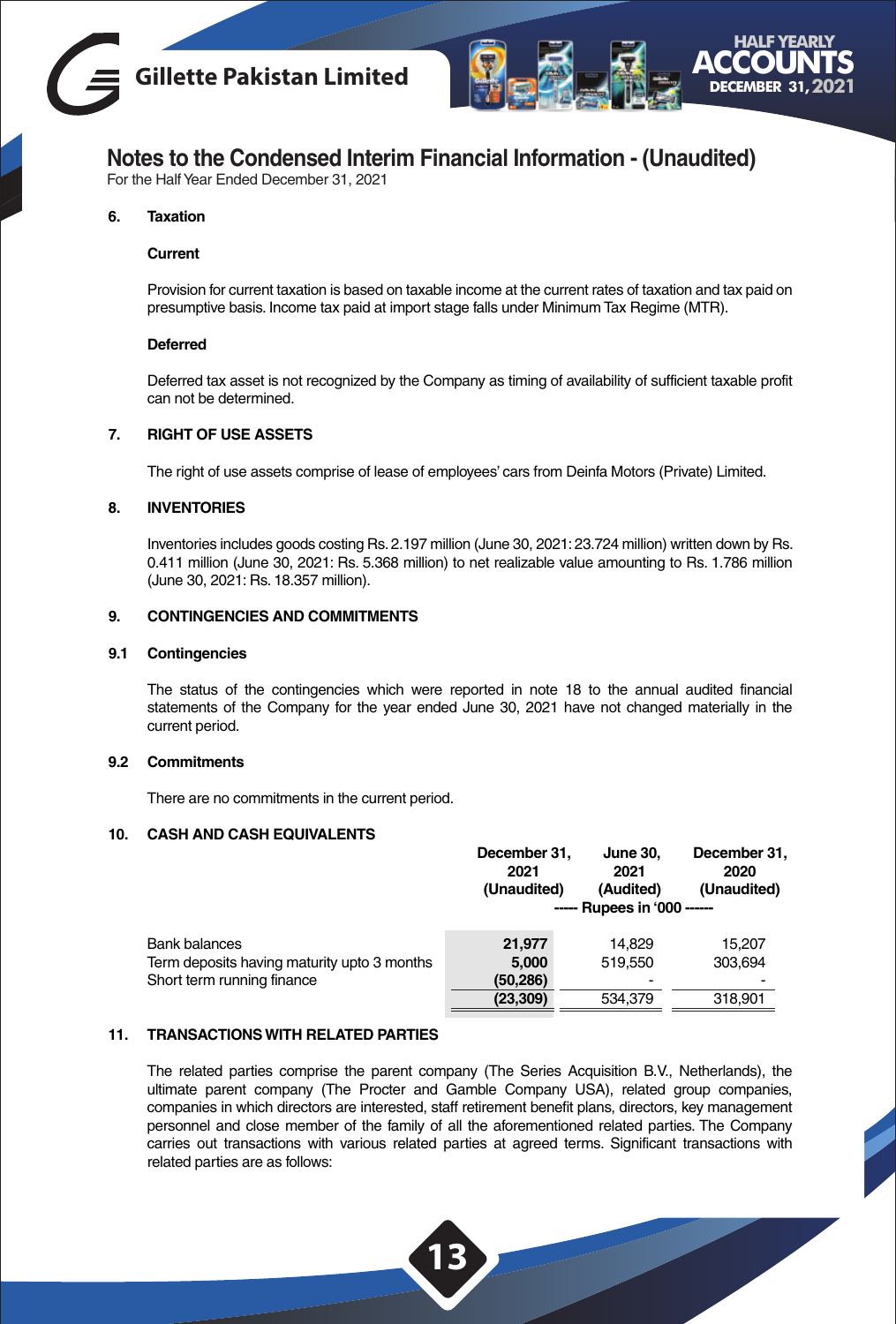



For the Half Year Ended December 31, 2021

# **11.1 Significant transactions with related parties are as follows:**

| Name                                                        | Relationship with<br>the Company             | Nature of transaction             | Decemebr 31.<br>2021<br>(Unaudited) | Decemebr 31,<br>2020<br>(Unaudited) |
|-------------------------------------------------------------|----------------------------------------------|-----------------------------------|-------------------------------------|-------------------------------------|
|                                                             |                                              |                                   | ----- Rupees in '000 ------         |                                     |
| Procter and Gamble<br>International<br>Operations SA, Lancy | Associate due to<br>common parent<br>Company | Purchase of finished goods        | 570,396                             | 583,510                             |
| Procter and Gamble                                          | Associate due to                             | Services received                 | (24, 559)                           | (18, 779)                           |
| Pakistan<br>(Private) Limited                               | common parent<br>Company                     | Services rendered                 | 21,777                              | 22,100                              |
| P&G Philippines Business<br>Services, Inc.                  | Associate due to<br>common parent<br>Company | Services received                 | 3,933                               |                                     |
| Procter and Gamble<br>International<br>Operations SA, ROHQ  | Associate due to<br>common parent<br>Company | Services received                 |                                     | 3,463                               |
| Gillette Pakistan<br>Provident Fund                         | Retirement<br>benefits plan                  | Contribution to provident<br>fund | 1,173                               | 254                                 |
| Gillette Pakistan<br>Pension Fund                           | Retirement<br>benefits plan                  | Expense from pension fund         | 1,169                               |                                     |
| Key management<br>personnel                                 |                                              | Short term                        | 23,605                              | 17,702                              |

**11.2** Amounts (due to) / due from related parties as at period end are shown as under:

| Name                                                     | <b>Relationship with</b><br>the Company   | December 31.<br>2021<br>(Unaudited) | June 30.<br>2021<br>(Audited) |
|----------------------------------------------------------|-------------------------------------------|-------------------------------------|-------------------------------|
|                                                          |                                           | ----- Rupees in '000 ------         |                               |
| The Procter & Gamble Company                             | <b>Ultimate Parent</b>                    | 11                                  | 1,450                         |
| Procter and Gamble International<br><b>Operations SA</b> | Associate due to<br>common parent Company | (319, 763)                          | (504,946)                     |
| Procter and Gamble Pakistan<br>(Private) Limited.        | Associate due to<br>common parent Company | (2,782)                             | (3,644)                       |
| Procter and Gamble International<br>Operations SA ROHQ   | Associate due to<br>common parent Company | (29, 485)                           | (26, 527)                     |
| Series Acquisition BV                                    | <b>Holding Company</b>                    | (12,011)                            | (12,011)                      |
| <b>P&amp;G Philippines Business</b><br>Services, Inc.    | Associate due to<br>common parent Company | (3,954)                             |                               |
| Gillette Pakistan Pension Fund                           | Retirement benefit plan                   | (12, 838)                           | (11,669)                      |

#### **12. DATE OF AUTHORIZATION FOR ISSUE**

These condensed interim financial statements were authorized for issue by the Board of Directors of the Company on February 22, 2022.

**KHALID AHMED FARID** Chief Executive Officer

**ABDULLAH SALEH** Chief Financial Officer

**14**